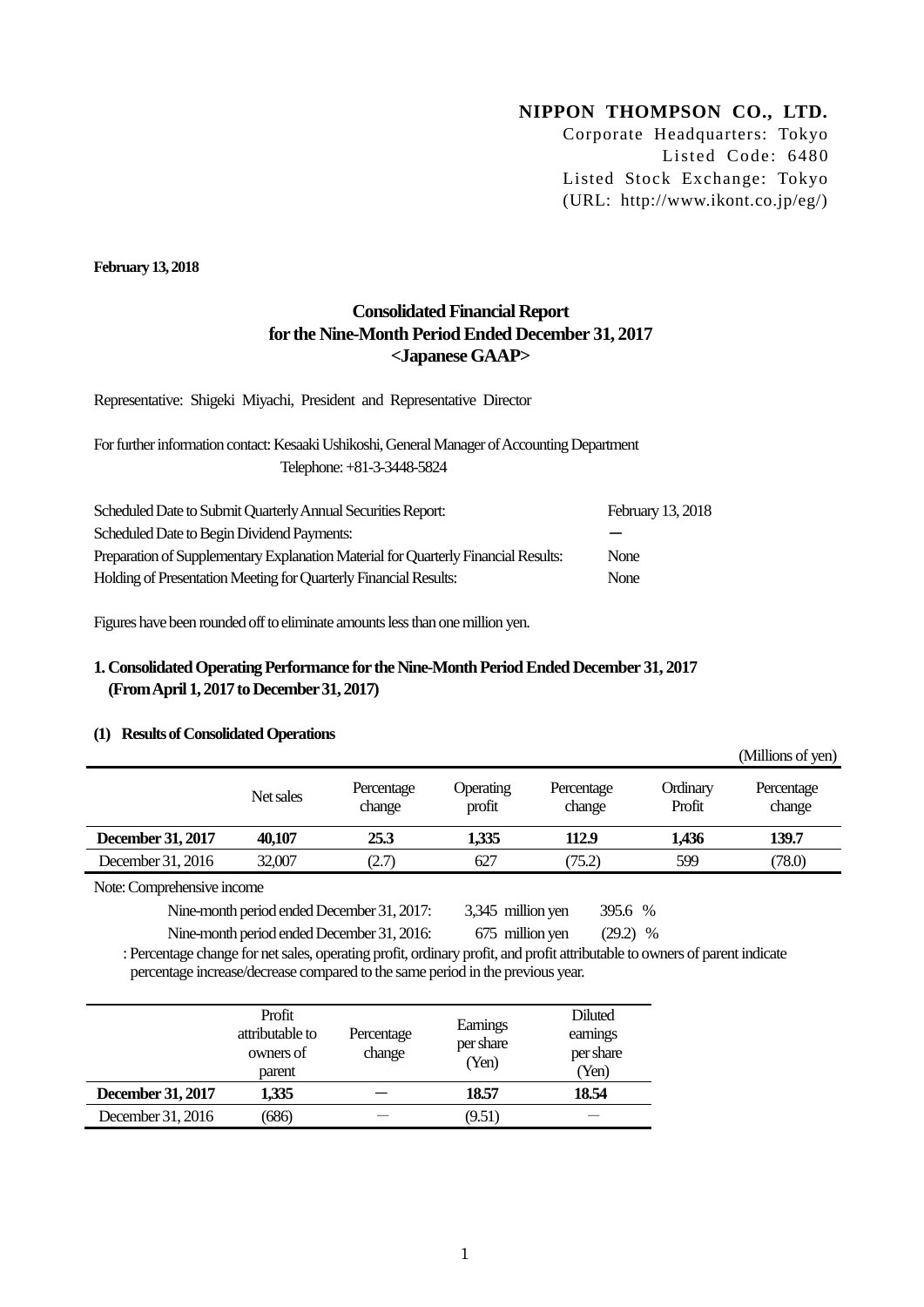#### **(2) Consolidated Financial Position**

|                                |              |            |                 | (Millions of yen) |  |
|--------------------------------|--------------|------------|-----------------|-------------------|--|
|                                | Total assets | Net assets | Equity ratio    | Net assets        |  |
|                                |              |            | $\frac{(0)}{0}$ | per share (Yen)   |  |
| December 31, 2017              | 100,896      | 61,109     | 60.1            | 842.89            |  |
| March 31, 2017                 | 99.627       | 58,605     | 58.4            | 810.11            |  |
| Reference: Shamholders' equity |              |            |                 |                   |  |

Reference: Shareholders'equity

As of December 31, 2017: 60,667 million yen As of March 31, 2017: 58,216 million yen

## **2. Dividends**

|                |         |              | Dividends per share |          |                         |
|----------------|---------|--------------|---------------------|----------|-------------------------|
| Base date      | June 30 | September 30 | December 31         | March 31 | <b>Full Fiscal Year</b> |
| 2018(Forecast) |         |              |                     | 6.50     | 13.00                   |
| 2018           |         | 6.50         |                     |          |                         |
| 2017           |         | 6.50         |                     | 6.50     | 13.00                   |

Note:Change in the current three-month period ended December 31, 2017, to dividend forecast: None

### **3. Forecast of Consolidated Operating Performance for the Fiscal Year Ending March 31, 2018**

|                               |                                                  |                      |                                |                      |                    | (Millions of yen)    |
|-------------------------------|--------------------------------------------------|----------------------|--------------------------------|----------------------|--------------------|----------------------|
|                               | Net sales                                        | Percentage<br>change | Operating<br>profit            | Percentage<br>change | Ordinary<br>profit | Percentage<br>change |
| Year ending March<br>31, 2018 | 52,500                                           | 19.0                 | 2,300                          | 100.8                | 2,400              | 165.0                |
|                               |                                                  |                      |                                |                      |                    |                      |
|                               | Profit<br>attributable to<br>owners of<br>parent | Percentage<br>change | Earnings<br>per share<br>(Yen) |                      |                    |                      |
| Year ending March<br>31, 2018 | 2,000                                            |                      | 27.80                          |                      |                    |                      |

Notes: Percentage change for net sales, operating profit, ordinary profit and profit attributable to owners of parent indicate percentage increase/decrease compared to the same period in the previous year.

: Change in the current three-month period ended December 31, 2017, to consolidated operating performance forecast: None

(Yen)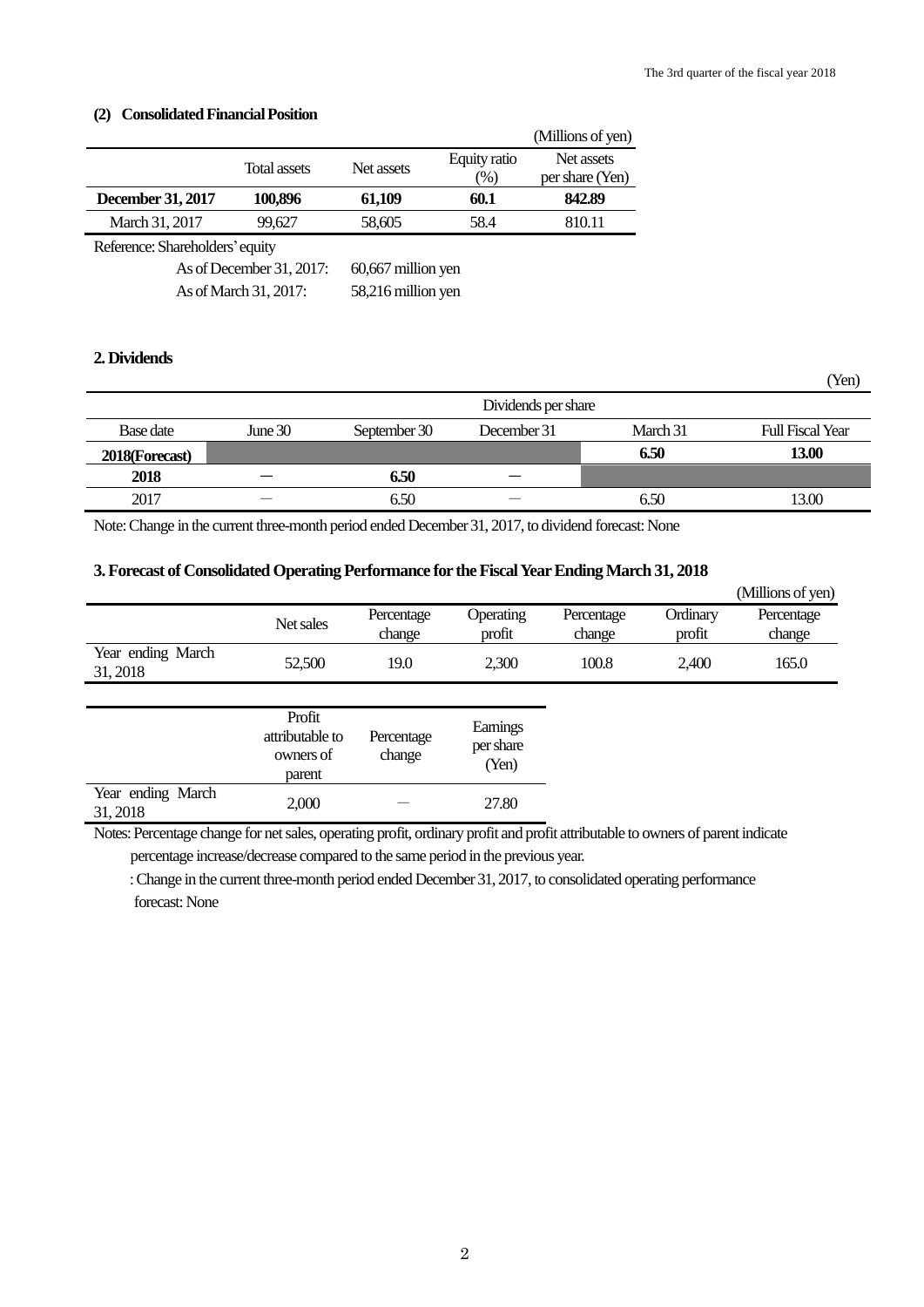#### **4. Others**

 $\overline{\phantom{a}}$ 

- (1) Changes in the state of significant subsidiaries during the period (Changes regarding specific companies accompanying changes in the scope of consolidation): None
- (2) Application of the special accounting methods for the presentation of the quarterly consolidated financial statements: Yes Note: For further details, please refer on page 8.

| (3) Changes in accounting principles and accounting estimates, and restatements |      |
|---------------------------------------------------------------------------------|------|
| Changes in accounting principles arising from revision of accounting standards: | None |
| Changes other than those in above:                                              | None |
| Changes in accounting estimates:                                                | None |
| Restatements:                                                                   | None |
|                                                                                 |      |

(4) Number of shares issued (Common stock)

| Number of shares outstanding at period-end (Including treasury stock) |                   |  |  |  |  |
|-----------------------------------------------------------------------|-------------------|--|--|--|--|
| As of December 31, 2017:                                              | 73,501,425 shares |  |  |  |  |
| As of March 31, 2017:                                                 | 73,501,425 shares |  |  |  |  |
| Number of treasury stock                                              |                   |  |  |  |  |
| As of December 31, 2017:                                              | 1,525,344 shares  |  |  |  |  |
| As of March 31, 2017:                                                 | 1,638,790 shares  |  |  |  |  |
| Average number of shares outstanding at period-end                    |                   |  |  |  |  |
| Nine-month period ended December 31, 2017:                            | 71,918,722 shares |  |  |  |  |
| Nine-month period ended December 31, 2016:                            | 72,151,863 shares |  |  |  |  |

Note: The number of treasury stock includes treasury stock held by the ESOP trust. This resulted in the addition to treasury stock of 0 shares as of December 31, 2017 and 113,700 shares as of March 31, 2017. In addition, treasury stock held by the ESOP trust is excluded from the calculation of the average number of shares outstanding at period-end, as is other treasury stock. The number of shares excluded from said calculation totaled 57,488 shares for the nine-month period ended December 31, 2017 and 235,988 shares for the nine-month period ended December 31, 2016.

## **These consolidated financial statements are not subject to quarterly review by auditors**

#### **Explanations or Other Items Pertaining to Appropriate use of Operating PerformanceForecasts**

Performance forecasts presented herein are based on information available to the Nippon Thompson Group (the "Group") as of the date of this document, February 13, 2018. Accordingly, for a wide variety of reasons, there remains the possibility that actual performance results may differ from projections.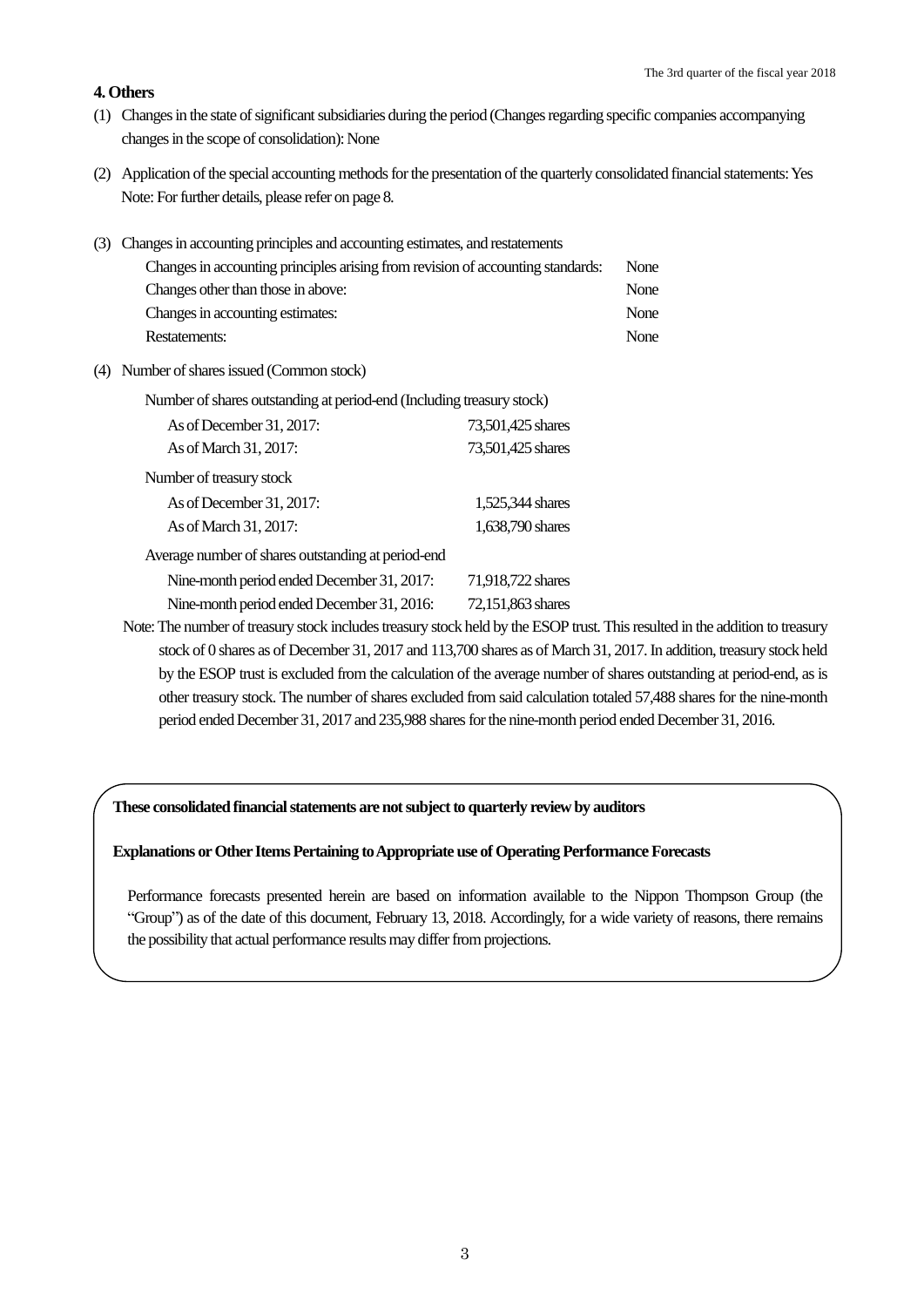## **5. Consolidated Financial Statements**

## **(1) Consolidated Balance Sheets**

## As of December 31, 2017 and March 31, 2017

|                                       | Millions of yen      |                   |  |
|---------------------------------------|----------------------|-------------------|--|
| <b>ASSETS</b>                         | December 31,<br>2017 | March 31,<br>2017 |  |
| <b>Current Assets:</b>                |                      |                   |  |
| Cash and deposits                     | 14,522               | 20,240            |  |
| Notes and accounts receivable-trade   | 14,914               | 13,113            |  |
| <b>Securities</b>                     | 4,099                |                   |  |
| Finished products                     | 12,058               | 13,186            |  |
| Material in process                   | 8,964                | 7,892             |  |
| Raw material                          | 4,987                | 4,837             |  |
| Others                                | 3,391                | 3,369             |  |
| Less: Allowance for doubtful accounts | (11)                 | (11)              |  |
| Total current assets                  | 62,928               | 62,629            |  |
| <b>Fixed Assets:</b>                  |                      |                   |  |
| Tangible fixed assets:                |                      |                   |  |
| Machinery and vehicles                | 10,061               | 10,548            |  |
| Others                                | 10,118               | 10,324            |  |
| Total tangible fixed assets           | 20,179               | 20,872            |  |
| Intangible fixed assets               | 3,043                | 3,374             |  |
| Investments and other assets:         |                      |                   |  |
| Investment securities                 | 12,537               | 10,440            |  |
| <b>Others</b>                         | 2,252                | 2,356             |  |
| Less: Allowance for doubtful accounts | (45)                 | (45)              |  |
| Total investments and other assets    | 14,744               | 12,751            |  |
| <b>Total fixed assets</b>             | 37,967               | 36,998            |  |
| <b>TOTAL ASSETS</b>                   | 100,896              | 99,627            |  |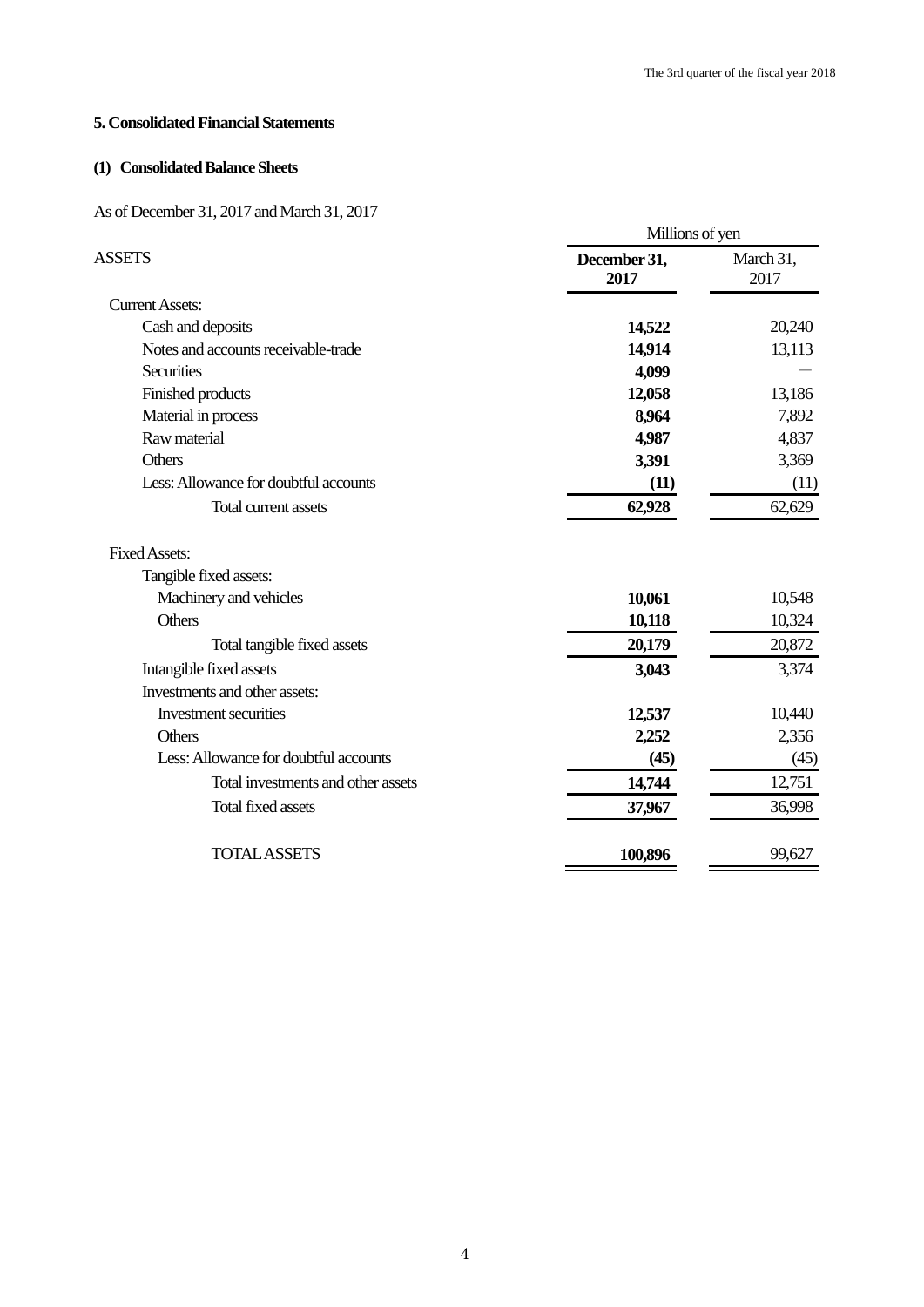|                                                               | Millions of yen      |                   |
|---------------------------------------------------------------|----------------------|-------------------|
| <b>LIABILITIES</b>                                            | December 31,<br>2017 | March 31,<br>2017 |
| <b>Current Liabilities:</b>                                   |                      |                   |
| Notes and accounts payable-trade                              | 10,448               | 8,143             |
| Short-term loans payable                                      |                      | 400               |
| Current portion of bonds                                      |                      | 5,000             |
| Current portion of long-term loans payable                    | 3,655                | 3,133             |
| Income taxes payable                                          | 590                  | 202               |
| Allowance for directors' and corporate auditors' bonuses      | 45                   | 60                |
| Others                                                        | 3,819                | 3,920             |
| <b>Total current liabilities</b>                              | 18,558               | 20,861            |
| Long-Term Liabilities:                                        |                      |                   |
| Corporate bond                                                | 10,000               | 10,000            |
| Long-term loans payable                                       | 8,774                | 8,133             |
| Net defined benefit liabilities                               | 16                   | 182               |
| Others                                                        | 2,436                | 1,844             |
| Total long-term liabilities                                   | 21,227               | 20,160            |
| <b>TOTAL LIABILITIES</b>                                      | 39,786               | 41,021            |
| <b>NET ASSETS</b>                                             |                      |                   |
| Shareholders' Equity:                                         |                      |                   |
| Common stock                                                  | 9,533                | 9,533             |
| Capital surplus                                               | 12,887               | 12,887            |
| Retained earnings                                             | 33,201               | 32,801            |
| <b>Treasury stock</b>                                         | (753)                | (801)             |
| Total shareholders' equity                                    | 54,868               | 54,420            |
| Accumulated Other Comprehensive Income:                       |                      |                   |
| Net unrealized holding gains on available-for-sale securities | 5,445                | 3,975             |
| Deferred gains or losses on hedges                            | (2)                  | 6                 |
| Foreign currency translation adjustments                      | 373                  | (104)             |
| Remeasurements of defined benefit plans                       | (18)                 | (82)              |
| Total accumulated other comprehensive income                  | 5,799                | 3,795             |
| Subscription rights to shares                                 | 76                   | 30                |
| Non-controlling interests                                     | 365                  | 359               |
| <b>TOTAL NET ASSETS</b>                                       | 61,109               | 58,605            |
| TOTAL LIABILITIES AND NET ASSETS                              | 100,896              | 99,627            |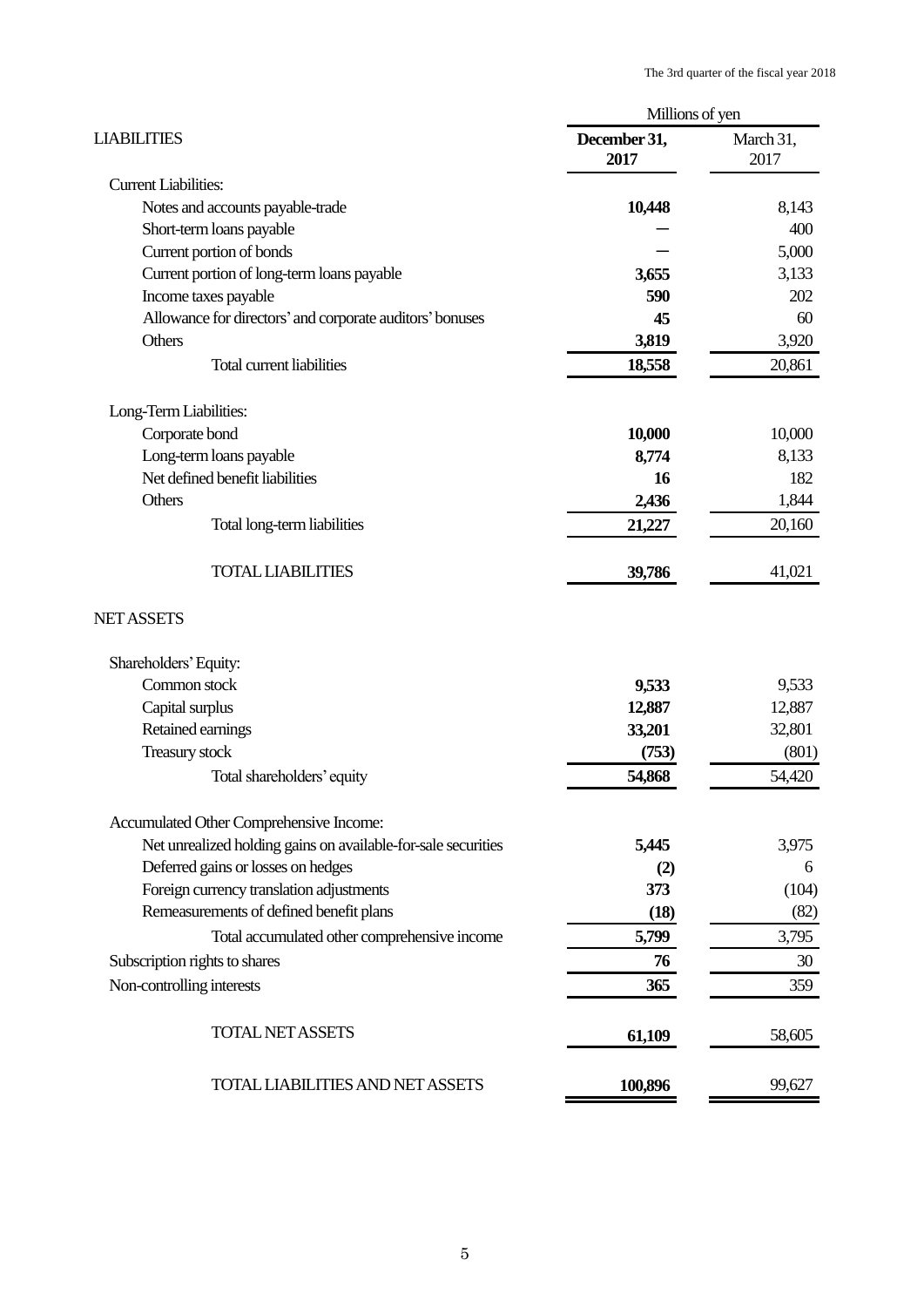# **(2) Consolidated Statements of Income and Consolidated Statements of Comprehensive Income**

## **Consolidated Statements of Income**

For the nine-month period ended December 31, 2017 and 2016

|                                                  |                      | Millions of yen      |
|--------------------------------------------------|----------------------|----------------------|
|                                                  | December 31,<br>2017 | December 31,<br>2016 |
| Net Sales                                        | 40,107               | 32,007               |
| <b>Cost of Sales</b>                             | 28,842               | 22,543               |
| <b>Gross Profit</b>                              | 11,264               | 9,463                |
| Selling, General and Administrative Expenses     | 9,928                | 8,836                |
| <b>Operating Profit</b>                          | 1,335                | 627                  |
| Non-Operating Income:                            |                      |                      |
| Interest income                                  | 9                    | 6                    |
| Dividend income                                  | 168                  | 160                  |
| Others                                           | 240                  | 119                  |
|                                                  | 418                  | 286                  |
| Non-Operating Expenses:                          |                      |                      |
| Interest expenses                                | 101                  | 92                   |
| Sales discounts                                  | 176                  | 103                  |
| Others                                           | 38                   | 118                  |
|                                                  | 317                  | 314                  |
| <b>Ordinary Profit</b>                           | 1,436                | 599                  |
| Extraordinary income:                            |                      |                      |
| Gain on sales of fixed assets                    | 36                   |                      |
| Compensation for transfer                        | 250                  |                      |
|                                                  | 286                  |                      |
| Profit before Income Taxes                       | 1,723                | 599                  |
| <b>Income Taxes</b>                              | 383                  | 1,281                |
| Profit (loss)                                    | 1,339                | (681)                |
| Profit attributable to non-controlling interests | 4                    | 4                    |
| Profit (loss) attributable to owners of parent   | 1,335                | (686)                |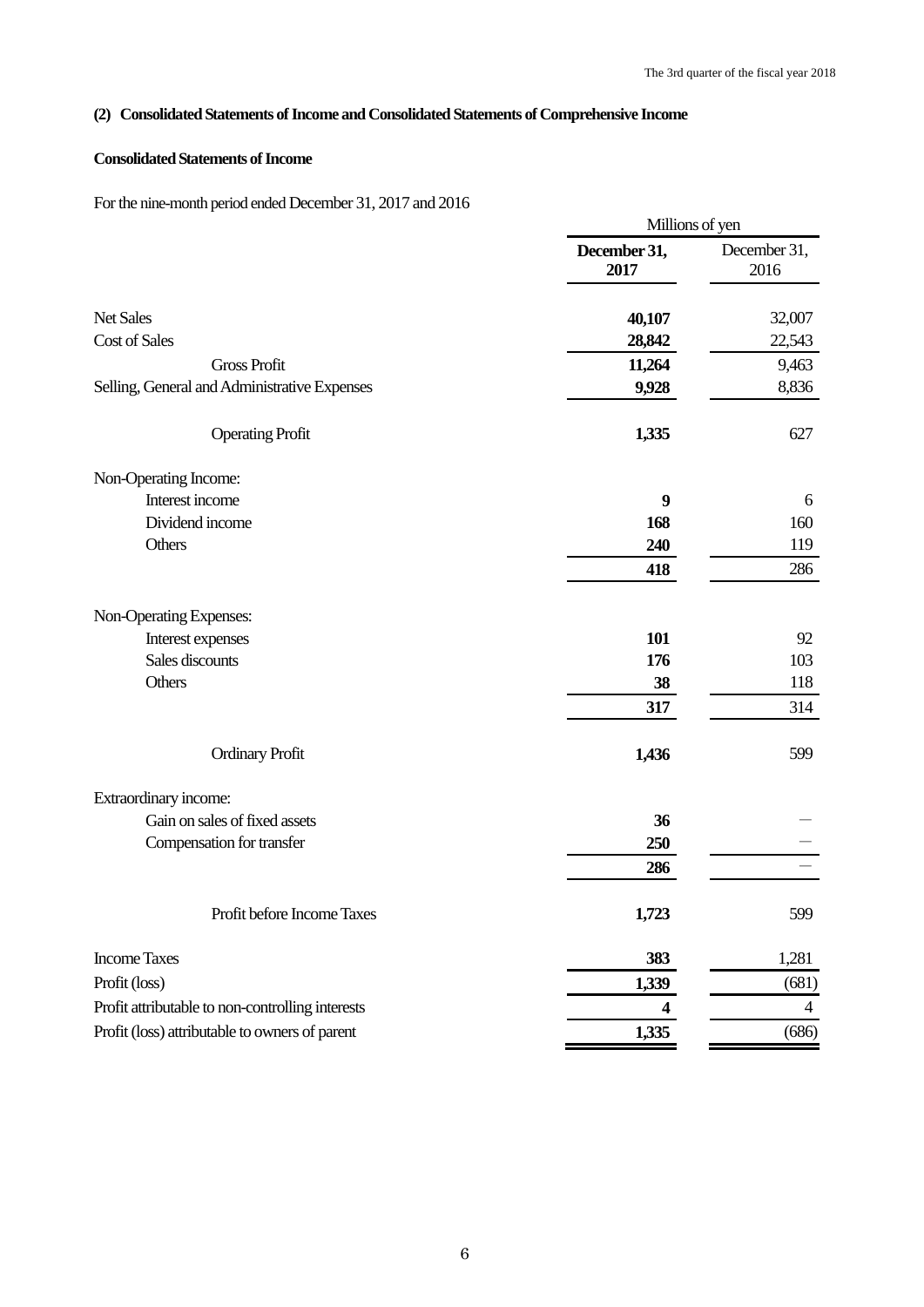# **Consolidated Statements of Comprehensive Income**

For the nine-month period ended December 31, 2017 and 2016

|                                                                |                      | Millions of yen      |  |  |
|----------------------------------------------------------------|----------------------|----------------------|--|--|
|                                                                | December 31,<br>2017 | December 31,<br>2016 |  |  |
| Profit (loss)                                                  | 1,339                | (681)                |  |  |
| Other Comprehensive Income:                                    |                      |                      |  |  |
| Net unrealized holding gains on available-for-sale securities  | 1,470                | 1,266                |  |  |
| Deferred gains or losses on hedges                             | (9)                  | (34)                 |  |  |
| Foreign currency translation adjustments                       | 480                  | 96                   |  |  |
| Remeasurements of defined benefit plans                        | 63                   | 28                   |  |  |
| <b>Total Other Comprehensive Income</b>                        | 2,005                | 1,356                |  |  |
| Comprehensive Income                                           | 3,345                | 675                  |  |  |
| Breakdown:                                                     |                      |                      |  |  |
| Comprehensive income attributable to owners of the parent      | 3,339                | 669                  |  |  |
| Comprehensive income attributable to non-controlling interests | 6                    | 5                    |  |  |